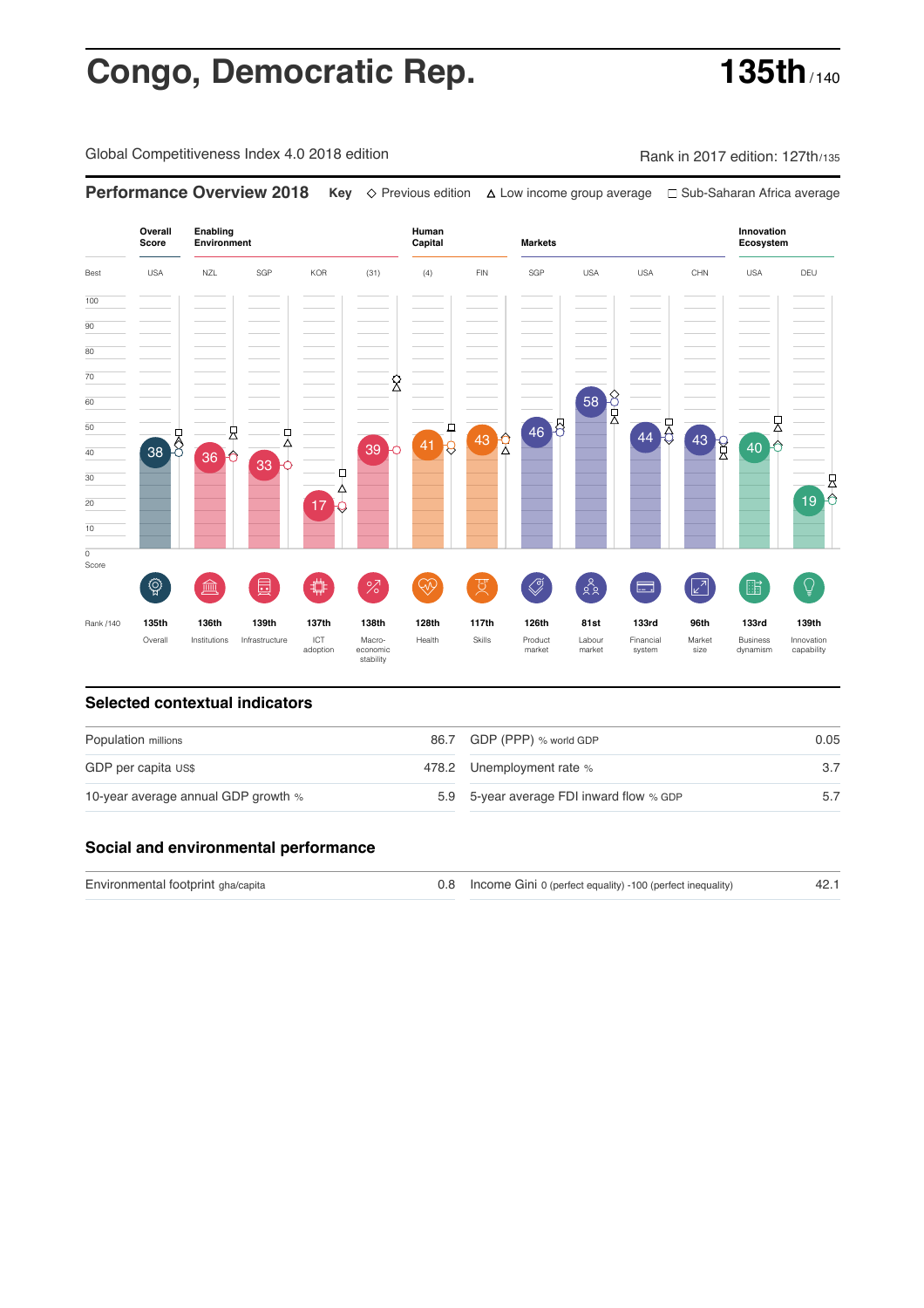# **Congo, Democratic Rep. 135th**/140

| <b>Index Component</b>                                                   | Value                    | Score *              | Rank/140 | <b>Best Performer</b>       |
|--------------------------------------------------------------------------|--------------------------|----------------------|----------|-----------------------------|
| Pillar 1: Institutions 0-100 (best)                                      |                          | 36.0 $\sqrt{ }$      | 136      | <b>New Zealand</b>          |
| 1.01 Organized crime 1-7 (best)                                          | 3.9                      | 49.0 ↓               | 112      | Finland                     |
| 1.02 Homicide rate /100,000 pop.                                         | 13.5                     | $55.8 =$             | 125      | Multiple (9)                |
| 1.03 Terrorism incidence 0 (very high) -100 (no incidence)               | 73.1                     | $73.1 +$             | 132      | Multiple (24)               |
| 1.04 Reliability of police services 1-7 (best)                           | 2.9                      | $31.8 +$             | 127      | Finland                     |
| 1.05 Social capital 0-100 (high)                                         | 46.3                     | 46.3 ↑               | 100      | Australia                   |
| 1.06 Budget transparency 0-100 (best)                                    | 42.3                     | $42.3 =$             | 103      | Multiple (2)                |
| 1.07 Judicial independence 1-7 (best)                                    | 2.3                      | 22.3 $\sqrt{ }$      | 129      | Finland                     |
| 1.08 Efficiency of legal framework in challenging regulations 1-7 (best) | 2.7                      | 27.6 1               | 112      | Finland                     |
| 1.09 Freedom of the press 0-100 (worst)                                  | 51.6                     | 48.4 ↑               | 127      | Norway                      |
| 1.10 Burden of government regulation 1-7 (best)                          | 2.9                      | $31.0 +$             | 110      | Singapore                   |
| 1.11 Efficiency of legal framework in settling disputes 1-7 (best)       | 2.9                      | $31.8 +$             | 110      | Singapore                   |
| 1.12 E-Participation Index 0-1 (best)                                    | 0.12                     | 12.4 $\uparrow$      | 136      | Multiple (3)                |
| 1.13 Future orientation of government 1-7 (best)                         | 2.6                      | 26.1 $\sqrt{ }$      | 127      | Singapore                   |
| 1.14 Incidence of corruption 0-100 (best)                                | 21.0                     | $21.0 =$             | 134      | New Zealand                 |
| 1.15 Property rights 1-7 (best)                                          | 3.1                      | $34.4 \; \downarrow$ | 131      | Finland                     |
| 1.16 Intellectual property protection 1-7 (best)                         | 3.0                      | 33.2 $\sqrt{ }$      | 134      | Finland                     |
| 1.17 Quality of land administration 0-30 (best)                          | 11.0                     | $36.7 =$             | 96       | Singapore                   |
| 1.18 Strength of auditing and reporting standards 1-7 (best)             | 3.3                      | 37.7 $\sqrt{ }$      | 134      | Finland                     |
| 1.19 Conflict of interest regulation 0-10 (best)                         | 3.7                      | $37.0 =$             | 129      | Multiple (2)                |
| 1.20 Shareholder governance 0-10 (best)                                  | 3.7                      | $37.0 =$             | 112      | Kazakhstan                  |
| 員<br>Pillar 2: Infrastructure 0-100 (best)                               |                          | $33.1$ 1             | 139      | Singapore                   |
| 2.01 Road connectivity index 0-100 (best)                                | 46.6                     | $46.6 =$             | 102      | <b>United States</b>        |
| 2.02 Quality of roads 1-7 (best)                                         | 2.1                      | 18.2 ↑               | 137      | Singapore                   |
| 2.03 Railroad density km of roads/square km                              | 1.6                      | $3.9 =$              | 90       | Multiple (20)               |
| 2.04 Efficiency of train services 1-7 (best)                             | 2.1                      | 18.0 个               | 115      | Switzerland                 |
| 2.05 Airport connectivity score                                          | 1,699.6                  | 16.9 $\sqrt{ }$      | 126      | Multiple (8)                |
| 2.06 Efficiency of air transport services 1-7 (best)                     | 2.9                      | 31.0 $\sqrt{ }$      | 134      | Singapore                   |
| 2.07 Liner Shipping Connectivity Index 0-157.1 (best)                    | 5.2                      | $5.2$ ↑              | 107      | Multiple (4)                |
| 2.08 Efficiency of seaport services 1-7 (best)                           | 2.7                      | 27.6 ↑               | 117      | Singapore                   |
| 2.09 Electrification rate % pop.                                         | 15.2                     | 15.2 $\sqrt{ }$      | 135      | Multiple (66)               |
| 2.10 Electric power transmission and distribution losses % output        | 14.8                     | 88.8 ↑               | 94       | Multiple (9)                |
| 2.11 Exposure to unsafe drinking water % pop.                            | 46.5                     | 54.6 $\uparrow$      | 139      | Multiple (23)               |
| 2.12 Reliability of water supply 1-7 (best)                              | 2.3                      | 22.5 $\sqrt{ }$      | 133      | Switzerland                 |
| O<br>Pillar 3: ICT adoption 0-100 (best)                                 |                          | 17.1 $\uparrow$      | 137      | Korea, Rep.                 |
| 3.01 Mobile-cellular telephone subscriptions /100 pop.                   | 43.4                     | 36.1 ↑               | 137      | Multiple (68)               |
| 3.02 Mobile-broadband subscriptions /100 pop.                            | 16.2                     | n/a                  | 129      | <b>United Arab Emirates</b> |
| 3.03 Fixed-broadband Internet subscriptions /100 pop.                    | 0.0                      | $0.0 =$              | 139      | Switzerland                 |
| 3.04 Fibre Internet subscriptions /100 pop.                              | n/a                      | n/a                  | n/a      | Korea, Rep.                 |
| 3.05 Internet users % pop.                                               | 6.2                      | 6.2 $\uparrow$       | 138      | Iceland                     |
| ℅<br>Pillar 4: Macroeconomic stability 0-100 (best)                      | $\overline{\phantom{a}}$ | 39.1 $\sqrt{ }$      | 138      | Multiple (31)               |
| 4.01 Inflation annual % change                                           | 29.9                     | 28.2 ↓               | 138      | Multiple (74)               |
| 4.02 Debt dynamics 0-100 (best)                                          | 50.0                     | $50.0 =$             | 64       | Multiple (36)               |
| Qÿ<br>Pillar 5: Health 0-100 (best)                                      |                          | 41.0 ↑               | 128      | Multiple (4)                |
| 5.01 Healthy life expectancy years                                       | 53.1                     | 41.0 ↑               | 127      | Multiple (4)                |
| 섯<br>Pillar 6: Skills 0-100 (best)                                       | $\overline{a}$           | 42.7 $\downarrow$    | 117      | Finland                     |
| 6.01 Mean years of schooling Years                                       | 6.8                      | $45.1 =$             | 108      | Finland                     |
| 6.02 Extent of staff training 1-7 (best)                                 | 3.0                      | $32.7 +$             | 135      | Switzerland                 |
| 6.03 Quality of vocational training 1-7 (best)                           | 3.1                      | 35.8 $\sqrt{ }$      | 128      | Switzerland                 |
| 6.04 Skillset of graduates 1-7 (best)                                    | 3.3                      | 38.0 ↓               | 130      | Switzerland                 |
| 6.05 Digital skills among population 1-7 (best)                          | 3.1                      | 34.6 $\sqrt{ }$      | 130      | Sweden                      |
| 6.06 Ease of finding skilled employees 1-7 (best)                        | 3.8                      | 47.5 ↓               | 93       | <b>United States</b>        |
| 6.07 School life expectancy Years                                        | 9.6                      | $53.4 =$             | 124      | Multiple (9)                |
| 6.08 Critical thinking in teaching 1-7 (best)                            | 2.6                      | 27.5 ↓               | 122      | <b>United States</b>        |
| 6.09 Pupil-to-teacher ratio in primary education Ratio                   | 33.2                     | $42.0 =$             | 112      | Multiple (6)                |
|                                                                          |                          |                      |          |                             |